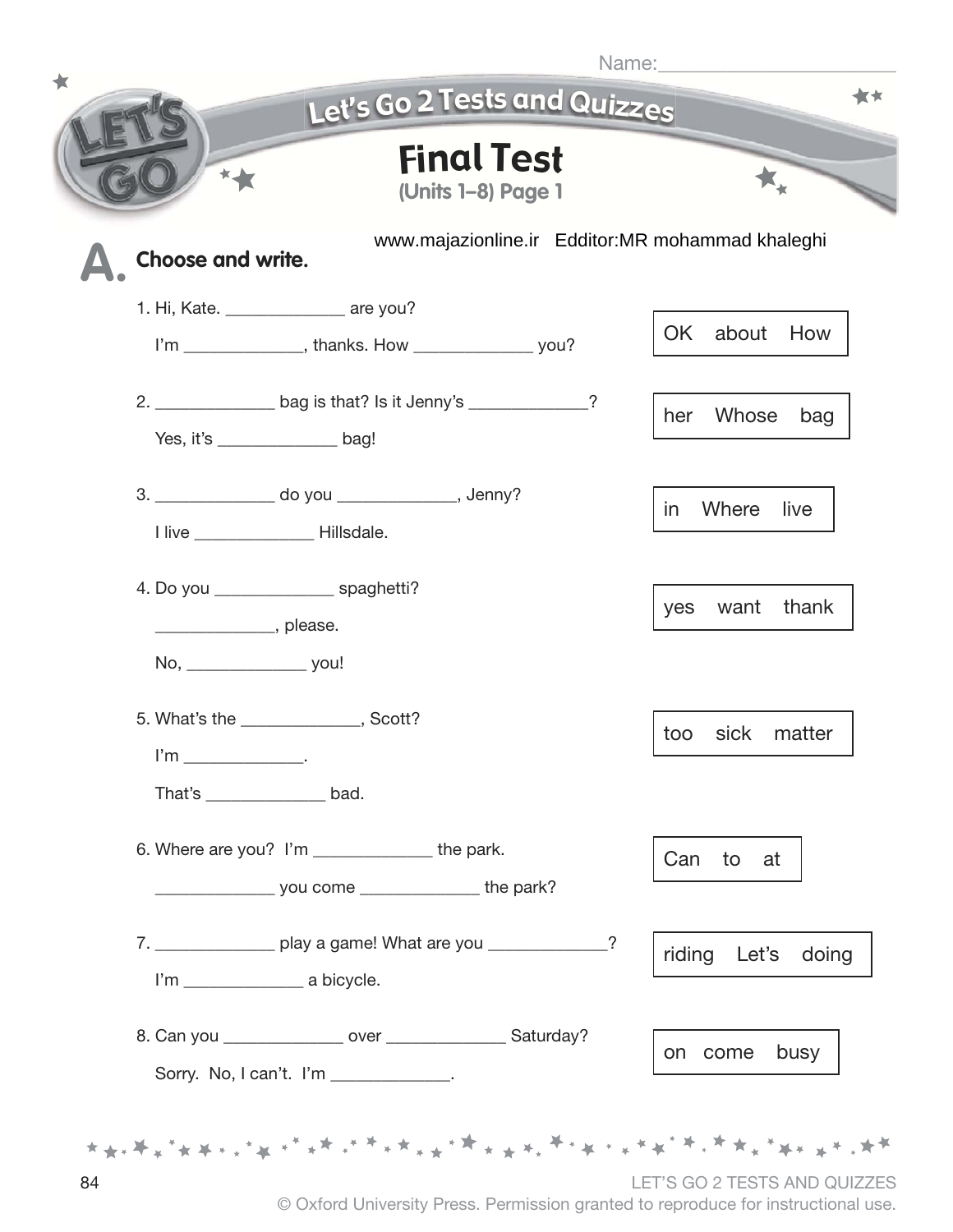

## LET'S GO 2 TESTS AND QUIZZES

© Oxford University Press. Permission granted to reproduce for instructional use.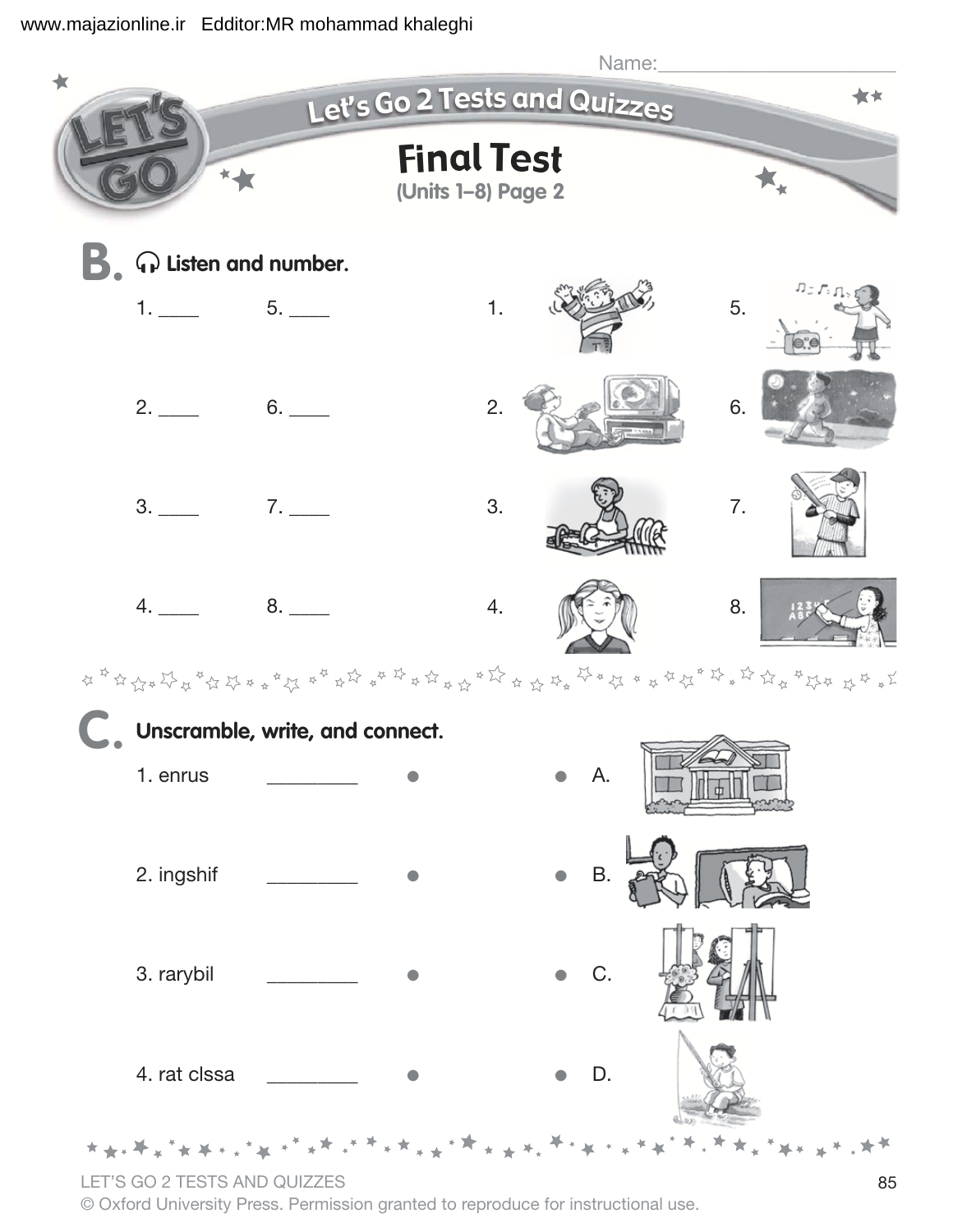

 $\widehat{\phantom{a}}$  **Q** Listen, choose, and write.

|          | そる<br>October |                     |                |              | <b>Name</b> |             |            |
|----------|---------------|---------------------|----------------|--------------|-------------|-------------|------------|
| D        | Monday        | <b>Tuesday</b><br>2 | Wednesday<br>3 |              | Thursday    | Friday<br>5 | 6 Saturday |
| <b>R</b> |               |                     |                |              |             |             | 7 Sunday   |
| š        |               |                     |                | <b>THANK</b> |             |             |            |
|          |               |                     |                |              |             |             |            |
| Ø        |               |                     |                |              |             |             |            |

English class soccer practice math class walk the dog

| Monday | Tuesday           | Wednesday | Thursday | Friday |
|--------|-------------------|-----------|----------|--------|
| . .    | piano<br>practice | <u>.</u>  | U.       | 4.     |

## $\mathbf{E}$  **Read and match.**

\*\*\*\*\*\*\*\*\*\*\*

- 1. What are these? **• • •** A. She's an engineer.
- 2. What does he want?  $\bullet$   $\bullet$   $\bullet$   $\bullet$  B. I go to art class.
- 3. Who is she?  $\bullet$   $\bullet$   $\bullet$   $\bullet$   $\bullet$  C. It's in front of the sofa.
- 4. What do you do on Saturdays?  $\bullet$  D. They are paper clips.
- 5. What do you have?  $\bullet$   $\bullet$  E. They're on the bus.
- 6. Where's the TV? **• •** • F. They're playing soccer.
- 7. Where are they?  $\bullet$   $\bullet$  G. He wants an omelet.
- -
- 8. What are they doing?  $\bullet$  **H. I have a wallet.**

86 LET'S GO 2 TESTS AND QUIZZES

© Oxford University Press. Permission granted to reproduce for instructional use.

<sub>ኯ</sub>ቚኇጞዿፙ<sub>ዸፙ</sub>ጞጞ፞ዿዿፙጞጞዿጞዿጞዿጞጞ፞ዸጞ፞ፙዿጞዿዿፙጟጞኇ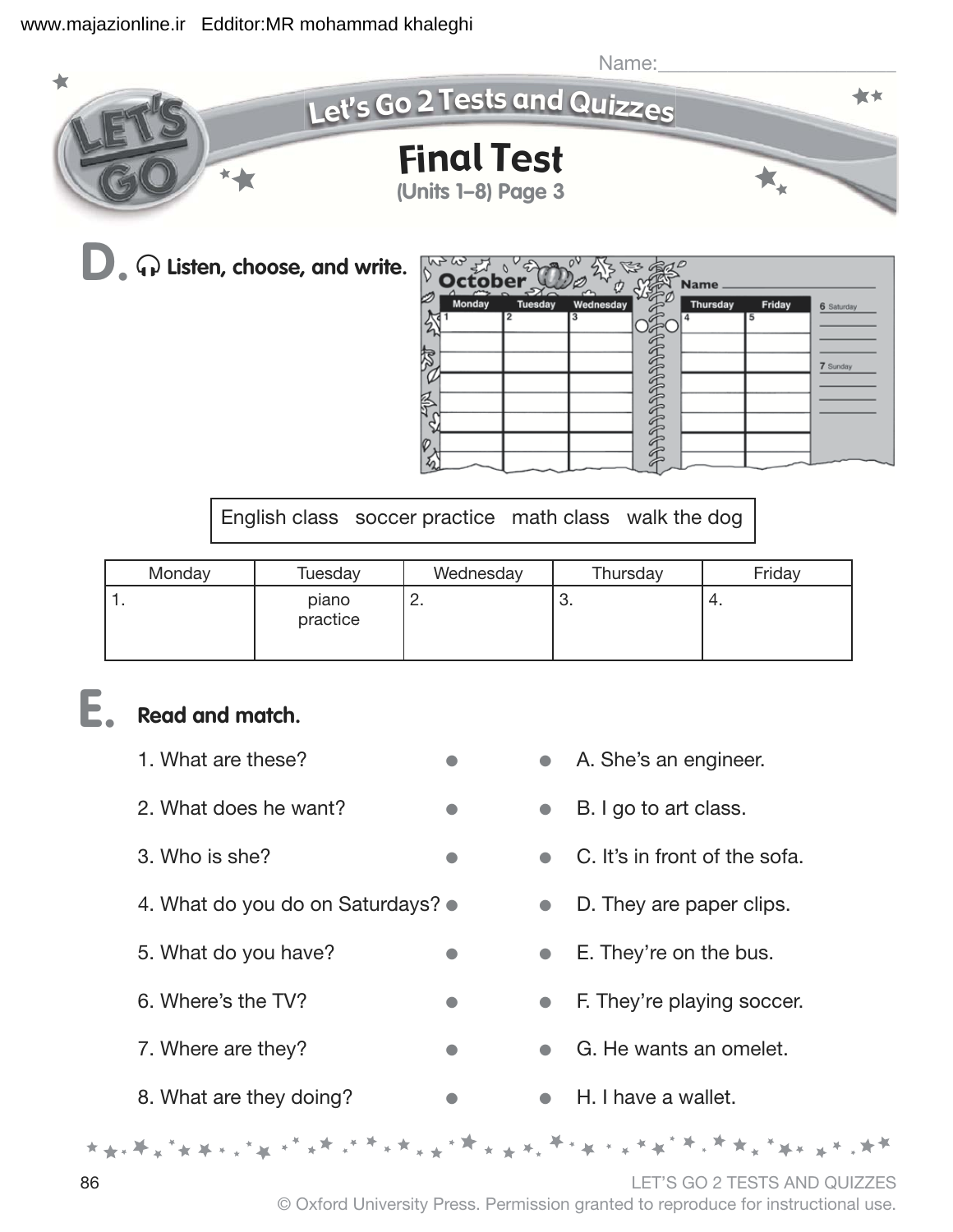

LET'S GO 2 TESTS AND QUIZZES

© Oxford University Press. Permission granted to reproduce for instructional use.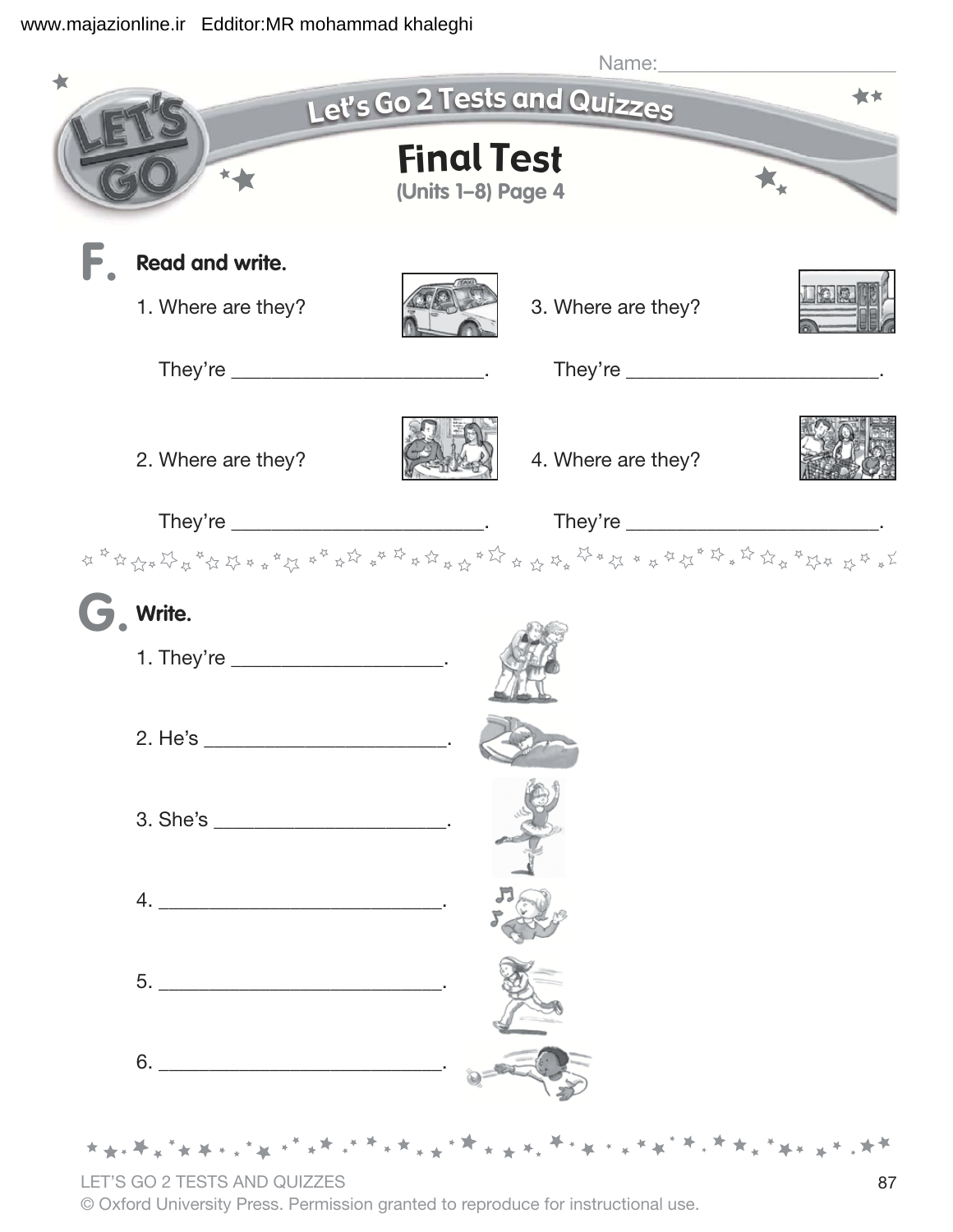

## Connect. **>#**

| 1. three o'clock     |  | A.4:10  |
|----------------------|--|---------|
| 2. six thirty        |  | B. 9:20 |
| 3. twelve forty-five |  | C. 8:15 |
| 4. eight fifteen     |  | D. 6:30 |
| 5. nine twenty       |  | E. 3:00 |

6. four ten **• • 6.** F. 12:45

88 LET'S GO 2 TESTS AND QUIZZES

© Oxford University Press. Permission granted to reproduce for instructional use.